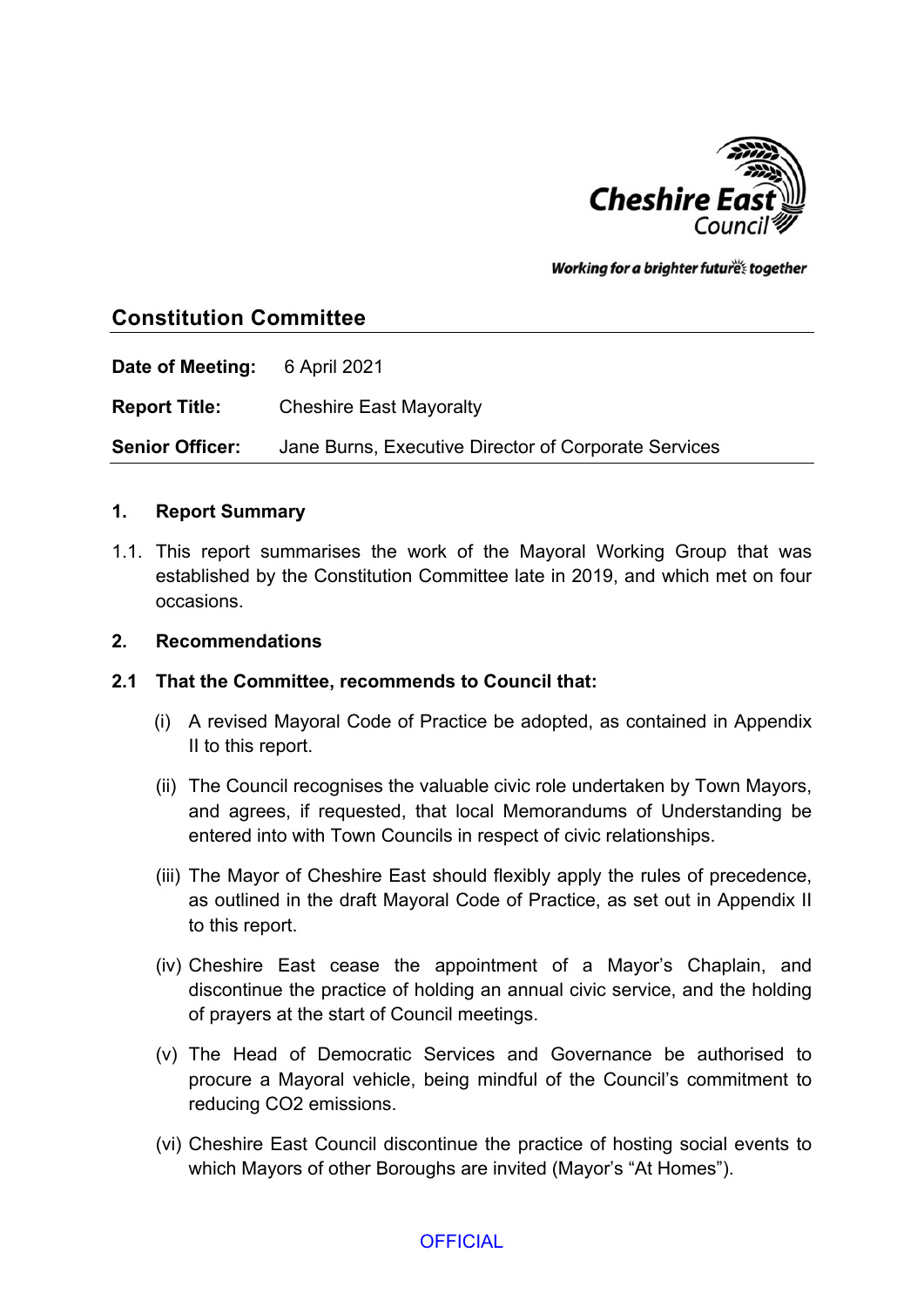(vii) The Constitution Committee review the arrangements for the Mayoralty during the 2023/24 Municipal year, or sooner, if it wishes to do so.

#### **3. Reasons for Recommendations**

3.1. The Working Group had detailed discussions on the future of the Cheshire East Mayoralty. Members of the Group expressed a range of views on the issue discussed, but there was general agreement about the desirability of modernising the Mayoralty and for recognising the role played by Town Mayors across the Borough.

### **4. Background**

- 4.1 The Mayoralty has existed since the creation of the Council in 2009, and few changes have been made to the way in which it operates. As indicated above, whilst Working Group members expressed a variety of views, there was a general agreement that the Mayor should continue to be politically impartial in all matters of policy and should not be involved in campaigns or controversial matters, other than as they relate to Ward issues.
- 4.2 The Working Group focussed its discussion on the civic elements of the role of Mayor. There was agreement that the Mayor should continue to Chair Council meetings.
- 4.3 The necessity for the Mayor to be politically neutral remains a central theme of the draft Code of Practice. However, on the advice of the Monitoring Officer, reference to the Mayor not being able to be a member of any Council Committee or a Director of an Alternative Service Delivery Vehicle (ASDV) has been removed. Nevertheless, it should be remembered that successfully fulfilling the role of Mayor can be very time consuming, which could compromise the ability of a Mayor to serve on a Committee or discharge the role of a Director of an ASDV.
- 4.4 The draft Code of Practice also differentiates between the role of a Councillor holding the position of Mayor from that Councillor's Ward responsibilities. In addition, the draft Code of Practice specifically permits a Councillor who is serving as Mayor to campaign for re-election to the Council should they choose to be a candidate.
- 4.5 The amended draft Code of Practice puts forward a number of suggestions in respect of how the Cheshire East Mayoralty could be modernised; these areas include:
	- A clearer focus on civic leadership and community representation. (Paragraph 4.1)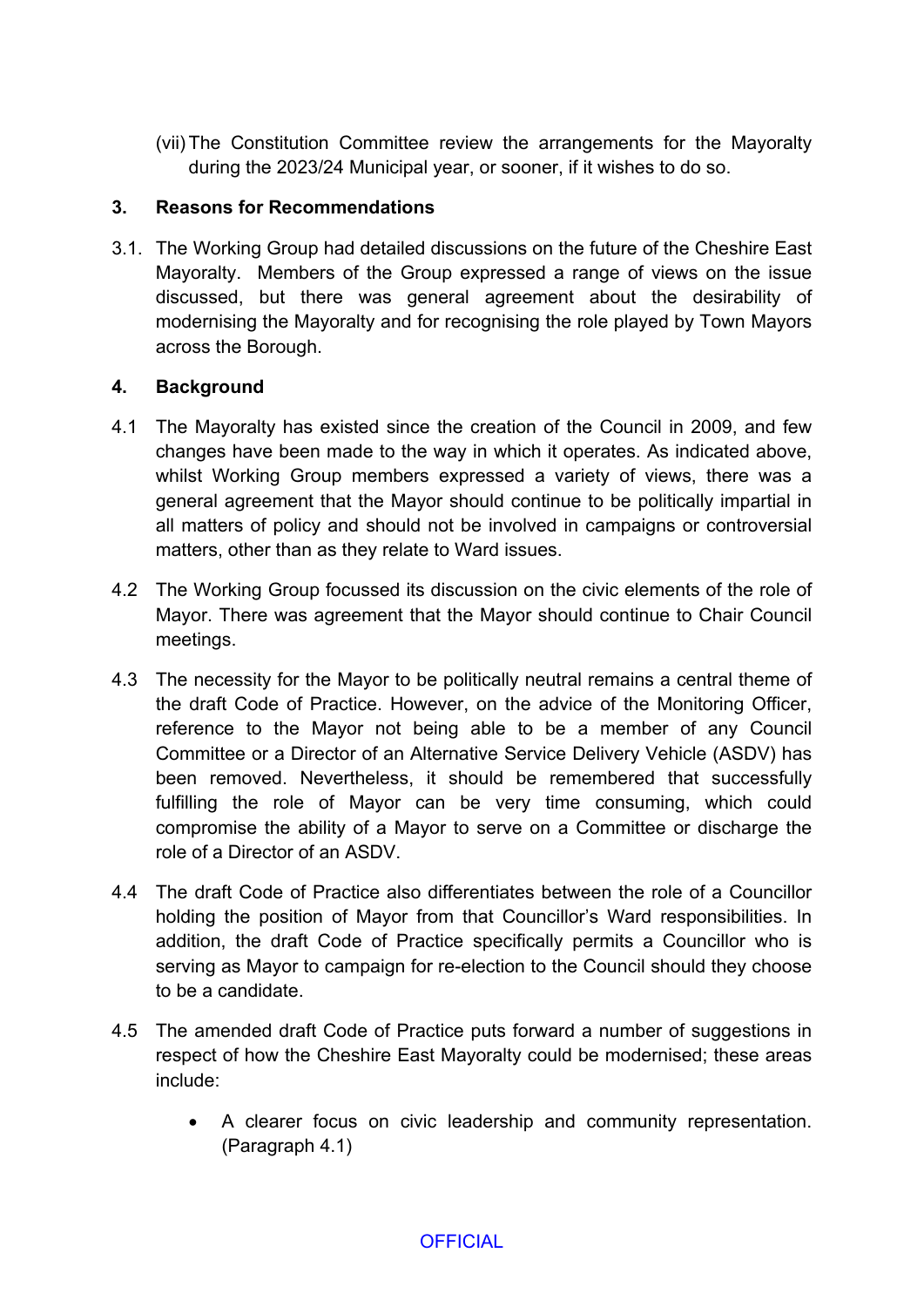- Removal of unnecessary formality, including less frequent use of Mayoral robes, and the Mace only being used on very formal occasions. (Paragraphs 5.1 and 5.2).
- Removal of references to the standards of dress expected from Members at Council meetings, recognising that dress styles and standards change over time. Members of the Working Group hoped that whilst not making specific reference to dress in the Mayoral Code of Practice, Members would continue to dress appropriately for meetings and when representing the Council.
- Removal of the requirement for Members to stand when the Mayor enters a room, unless the Mayor is wearing his or her robes. With a change of emphasis over the way the Mayoralty operates the Working Group anticipated that robes would be warn relatively infrequently. (Paragraph 1.1).
- 4.6 The draft Code of Practice clarifies the types of roles that it would be appropiate for the Mayor to undertake during their term of office. (Paragraph 2.2).
- 4.7 The draft Code of Practice removes reference to the Deputy Mayor being selected by the Administration or majority political Group, (Paragraph 3.1), simply stating that any Member can be nominated for the positions of Mayor and Deputy Mayor. The Working Group did feel that the Cheshire East custom and practice of a Member (in normal circumstances) only serving one term of office as Mayor should be included as guidance in the Code of Practice.
- 4.8 Across Cheshire East Borough there are 13 Town Councils, 10 of which currently have a Town Mayor. The current Mayoral Code of Practice makes no reference to Town Mayors. The existence of a Borough Mayor alongside Town Mayors can, on occasion, cause confusion. Over 95 per cent of invitations received by the Mayor of Cheshire East (typically in excess of 300 a year) are received electronically via the online invitation page of the Cheshire East website. The draft Mayoral Code of Practice suggests that information is placed on this page outlining the respective roles of the Borough and Town Mayors and providing contact information for Town Mayors. It should be noted that it is quite common for both Borough and Town Mayors to be invited to the same event. (Paragraph 6.1).
- 4.9 Section 22 (4) of the Local Government Act 1972 says "The chairman of a principal council shall have precedence in the area of that council….". The Mayor is Chairman of the Council and therefore has precedence over Town Mayors. However, it is suggested that irrespective of the formal legal position there is nothing to stop the Mayor of Cheshire East from inviting a Town Mayor to take precedence over him / her at events hosted by the Town Council, or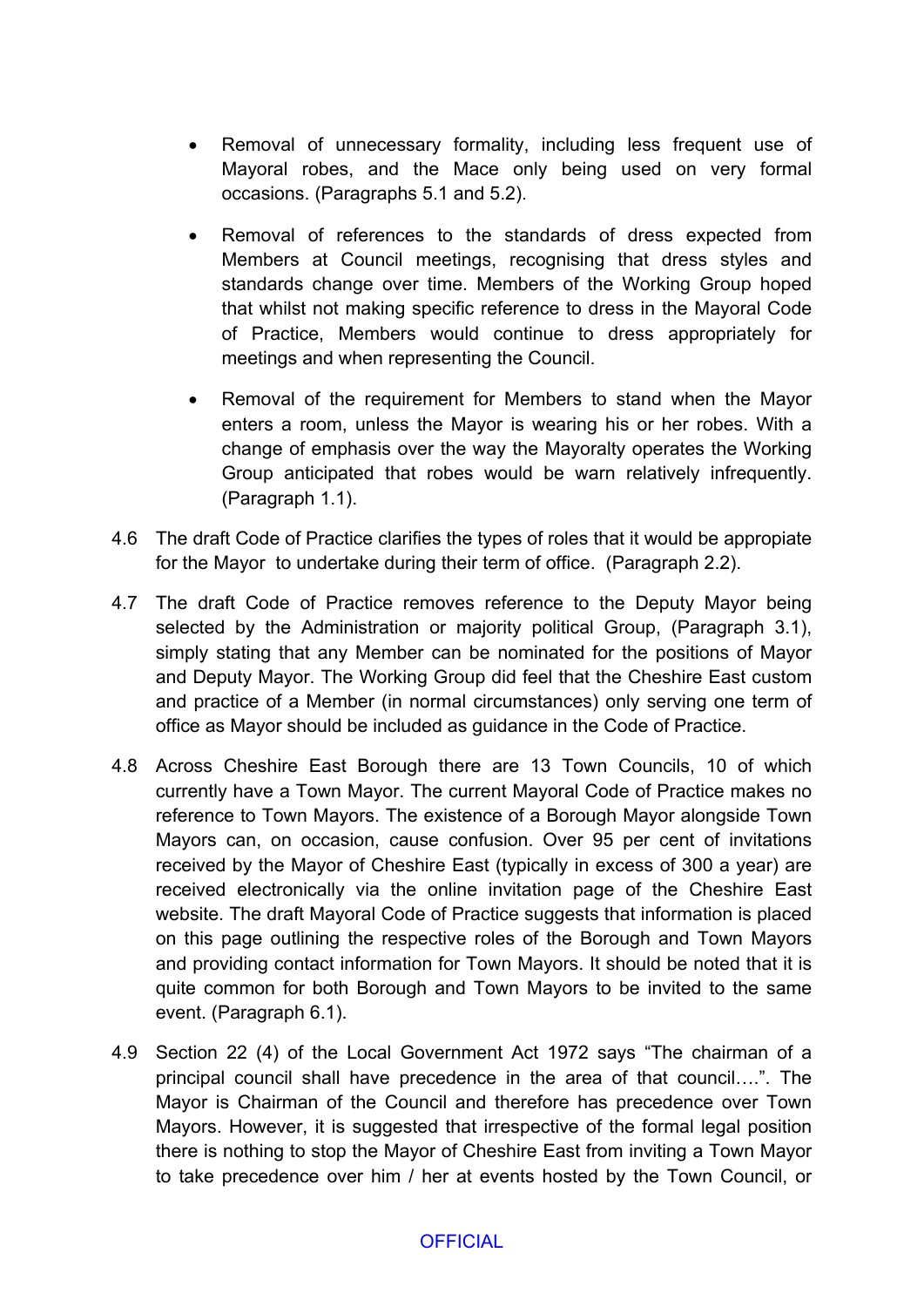share precedence at events to which they have both been invited to by a third party. There will be occasions where this will not be possible, including for example, a royal visit, but such occasions are likely to be few and far between. Such an approach has been detailed in the draft Code of Practice and in many ways formalises existing practice.

- 4.10 There may on occasions be civic issues where it would be helpful for the Council to formalise an arrangement with a Town Council. The draft Code of practice suggests that this could be done by means of a mutually agreed Memorandum of Understanding.
- 4.11 Traditionally the Mayor has been driven in a vehicle leased from Bentley Motors, recognising the status of the Mayoralty and the importance of Bentley Motors to the Borough and Council. The contract with Bentley expired in early 2020 and the vehicle was returned just before the Coronavirus lockdown in spring last year. At the time of writing this report, the Council has no Mayoral vehicle. Such a vehicle has not been needed due to the pandemic.
- 4.12 The Working Group discussed options for Mayoral transport. There was a general consensus that the default position was that it was appropriate for the Mayor to be driven to events, although recognising that there may be occasions when it was quite appropriate for the Mayor to drive themselves. Should the Council adopt the approach suggested in the draft Code of Practice (Paragraph 9.2), the overall mileage covered each year driving the Mayor to events is likely to slightly reduce.
- 4.13 There was less consensus over the type of vehicle that should be used to transport the Mayor. Gratitude was expressed for the support shown to the Council over many years by Bentley Motors, and an acknowledgement that this had been a superb showcase for the skills and creativity of the Cheshire East workforce.
- 4.14 It is suggested that further research is undertaken into the viability and cost effectiveness of procuring an electric vehicle (EV) for Mayoral use. The market for EVs is developing quickly and there are significantly more cost-effective options available than there were twelve months ago. There are a number of such vehicles (with zero emissions) which are likely to be able to provide effective Mayoral transport. (Paragraph 9.3).
- 4.15 There are a number of references in the current Code of Practice (Appendix I) which it is suggested are removed. These are:
	- Ceasing to host Mayoral "At Home" events (events to which fellow Borough Mayors are invited).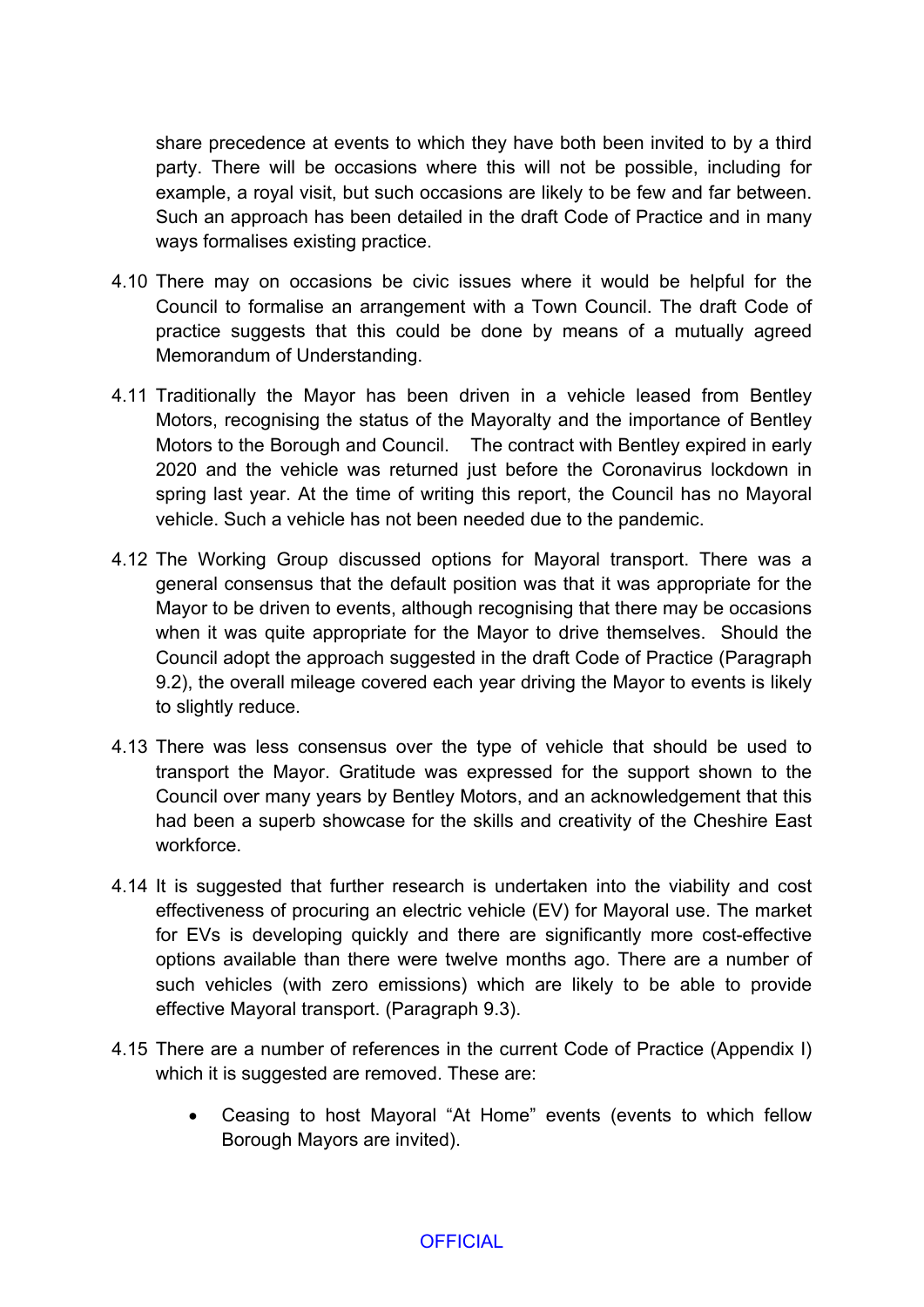- Ceasing the practice of appointing a Chaplain, the holding of an annual civic service and prayers at the start of Council meetings. Comment was made by Working Group members that rather than prayers, the Mayor may wish to make a few reflective comments at the start of a Council meeting, asking that Members treat each other with respect. It is suggested that Mayors be encouraged to do this, but that a requirement is not formally included in the draft Code of Practice.
- 4.16 There is one additional reference in the current Code of Practice that has not been included in the revised draft, that relates to the Mayor being the sovereign's representative in the Borough. Such statements are included in similar documents from a number of Borough Councils, but no legal authority can be found for such claims. The Lord Lieutenant is the sovereign's representative in Cheshire; as such they always take precedence over the Mayor (paragraph 7.4 of the draft Code of Practice). Including the statement made in the current Code of Practice could be seen by some as confusing the role of Mayor with that of the Lord Lieutenant.
- 4.17 Should the approaches suggested in this report be adopted there is scope for modest financial savings; these would be achieved by reduced costs for a Mayoral vehicle (lease costs and fuel), not holding a civic service and not hosting a Mayor's "At Home". In total it is estimated that savings of £10,000 a year could be achieved.
- 4.18 It is suggested that the Constitution Committee review the operation of a modernised Mayoralty once it has been in operation for two years, i.e. during the 2023/24 Municipal year.

#### **5. Implications of the Recommendations**

#### 5.1. **Legal Implications**

5.1.1. There are no specific legal implications to the recommendations made in this report.

#### 5.2. **Finance Implications**

5.2.1. Modest financial savings of £10,000 a year will be made if the recommendations made are adopted.

#### 5.3. **Policy Implications**

5.3.1. There are no policy implications.

#### 5.4. **Equality Implications**

5.4.1. There are no equality implications.